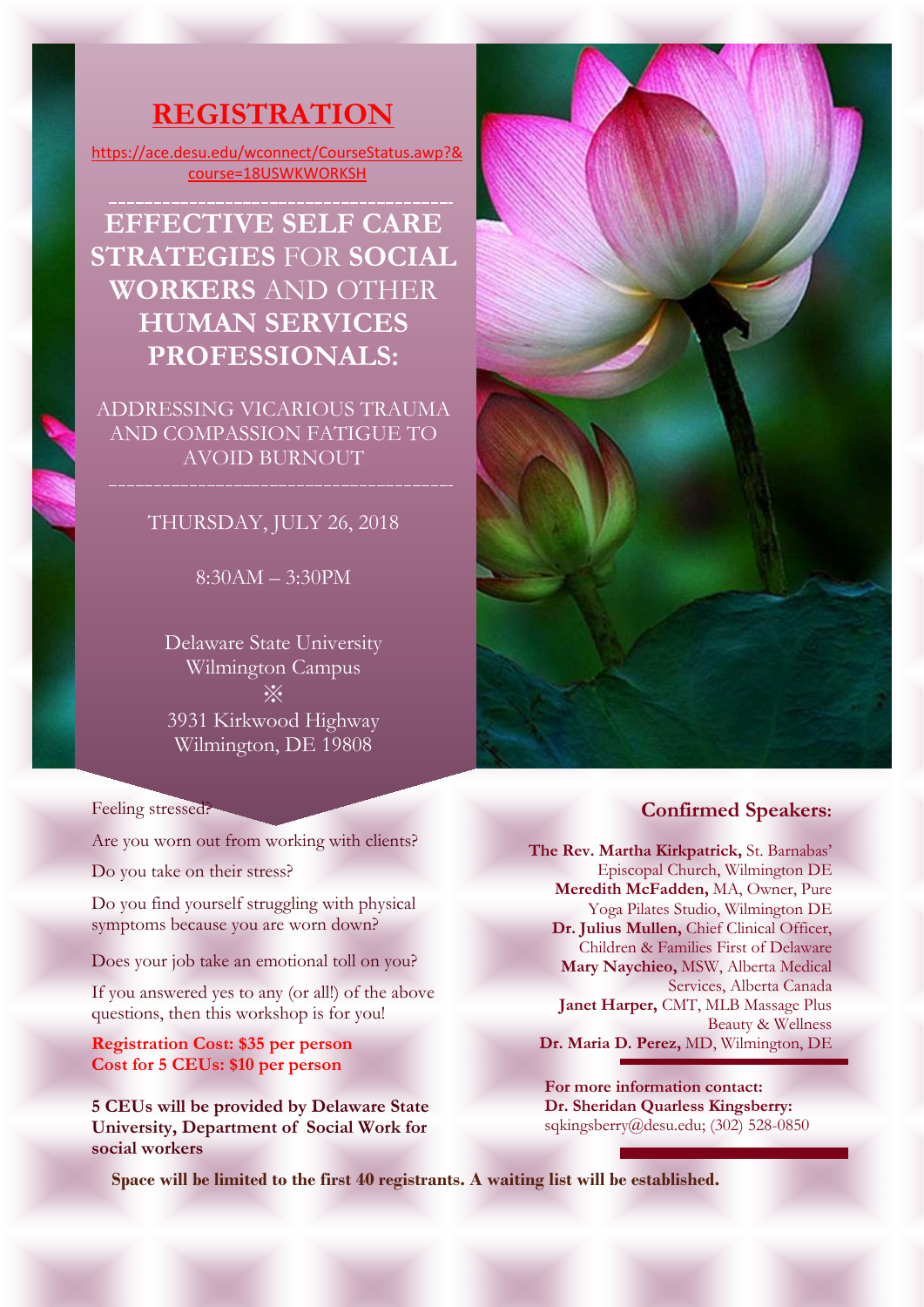## **Effective Self Care Strategies for Social Workers and Other Human Service Professionals**

## **Presented by Delaware State University Department of Social Work**

### **Workshop Description**

**Vicarious Trauma**: Human service professionals such as Social Workers, psychologists, counselors, child welfare workers, case managers, nurses and other health care workers often experience vicarious trauma (VT). VT can be defined as "the emotional residue of exposure that [they] have from working with people as they hear their trauma stories and become witnesses to the pain, fear, and terror that trauma survivors have endured." Signs and symptoms of VT can be physical or psychological and include emotional numbing, social withdrawal, work-related nightmares, feelings of despair and hopelessness, and a reduced level of care and respect for clients.

**Compassion Fatigue**: Vicarious trauma often leads to compassion fatigue, which refers to "a state experienced by those helping people or animals in distress; it is an extreme state of tension and preoccupation with the suffering of those being helped to the degree that it can create a secondary traumatic stress for the helper." Common symptoms of compassion fatigue include chronic physical and emotional exhaustion, irritability, difficulty sleeping, headaches, and weight loss or gain; all of which can lead to "burnout".

**Self-Care**: It is important for human services professionals to understand the importance of practicing regular Self-Care, which has been defined as "any necessary human regulatory function that is under individual control, deliberate and self-initiated, to lessen the impact of compassion fatigue and vicarious trauma." Regularly practiced self-care includes an array of prevention and intervention strategies that have been shown to effectively address compassion fatigue and vicarious trauma in the personal and professional lives of human services professionals.

## **Workshop Objectives**

This workshop aims to help human service professionals to:

- **1.** Better understand the deleterious effects of vicarious trauma and compassion fatigue on their bio-psycho-social-spiritual health.
- **2.** Better understand the importance of regularly practicing self-care as a prevention strategy for vicarious trauma and compassion fatigue.
- **3.** Learn specific assessment tools to assess the presence and magnitude of vicarious trauma and compassion fatigue in their individual lives.
- **4.** Learn specific intervention strategies (e.g., physical exercise, counseling, yoga, meditation, massage therapy, prayer) that have been shown to prevent, reduce and/or alleviate vicarious trauma and compassion fatigue.
- **5.** Develop a personal Self-Care Action Plan that contains measurable outcomes.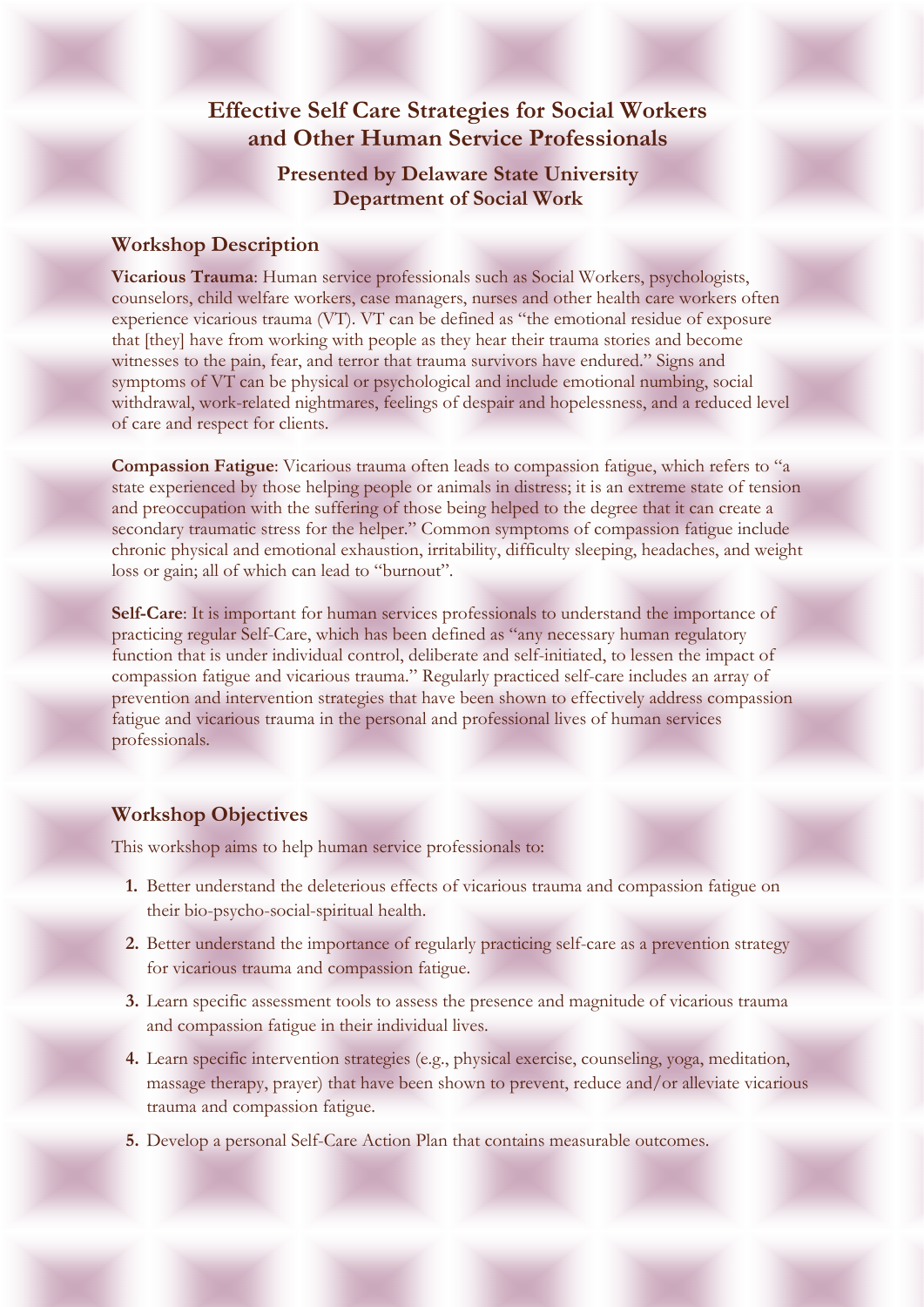## **Target Audience**

Who should attend this training/workshop?

- Social Workers
- Psychologists
- Mental Health Practitioners
- Case Managers
- Child Welfare Workers
- Crisis Workers
- **Supervisors of Human Services Workers**
- Nurses
- **Health Care Providers**

#### **Program Agenda**

| 8:30-9:00 AM    | Registration (Breakfast on your own)                             |
|-----------------|------------------------------------------------------------------|
| 9:00-9:15 AM    | Welcome and Remarks & Review of Workshop's Goals and Expected    |
|                 | Outcomes - Dr. Sheridan Quarless Kingsberry                      |
| $9:15-10:30$ AM | Vicarious Trauma - Dr. Julius Mullen                             |
| 10:40-11:40 AM  | Compassion Fatigue - Mary Nyachieo, MSW, RSW                     |
| 11:50-12:45 PM  | Achieving Spiritual Balance - The Rev. Martha Kirkpatrick        |
| 12:45-1:30 PM   | <b>Lunch</b> (provided)                                          |
| 1:30-2:15 PM    | Benefits of Yoga and Meditation - Meredith McFadden, MA, LPCMH   |
| $2:25-3:00$ PM  | Benefits of Massage Therapy, Janet Harper, CMT                   |
| 3:00-3:30 PM    | Develop Your BPS-S Self Care Action Plan, Dr. Maria D. Perez, MD |
| 3:30PM          | Wrap up and Evaluation - Dr. Sheridan Quarless Kingsberry        |

#### **Presentations**

#### **Helping the Helper: Understanding Vicarious Trauma and What to do About it! Presenter: Dr. Julius Mullen**

Helping professionals consistently encounter scenarios and symptoms of trauma in their respective roles and positions. There is evolving evidence that the impact of directly helping others through traumatic experiences goes beyond fatigue or burnout. The impact of witnessing intense human experiences and emotions can lead to a negative transformation of a helper's own sense of safety and purpose, competence and comfort. This workshop will provide participants with the opportunity to examine their own experience and become aware of the signs and symptoms of both vicarious trauma and vicarious growth.

Learning Objectives of Presentation:

- At the end of this presentation, participants should be able to:
- Describe the process of vicarious impact on helping professionals from working with people who have experienced trauma.
- Differentiate secondary stress, vicarious trauma and vicarious resilience*.*
- Identify key vulnerabilities and strengths in one's own practice as a helping professional.
- List strategies associated with vicarious resilience.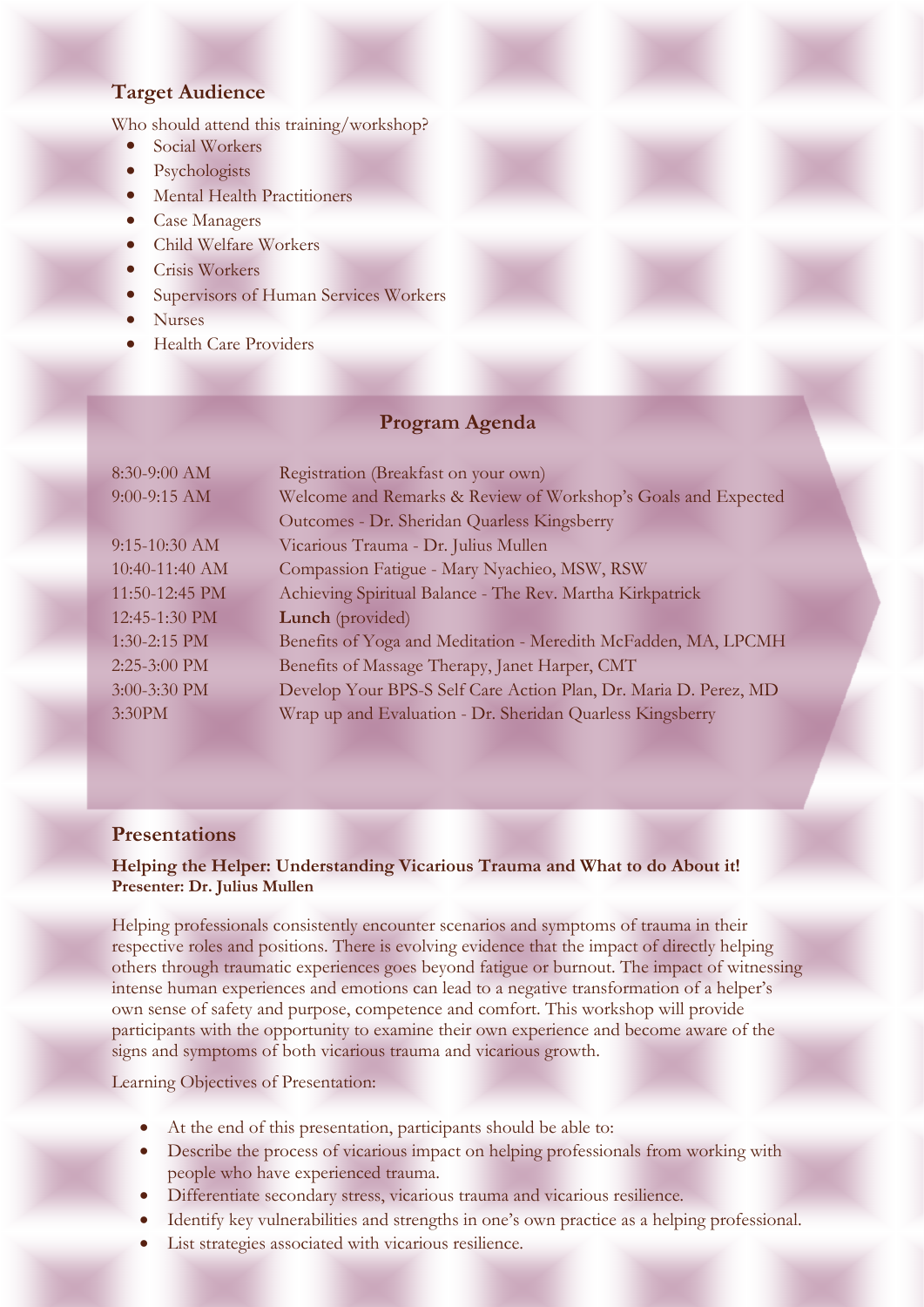#### **Compassion Fatigue Presenter: Mary Nychieo, MSW, RSW**

Compassion Fatigue is the emotional and physical exhaustion created by the trauma of helping others in distress. It is simply a gradual erosion of all things that keep us connected to others; our empathy, our hope, and our compassion. Over time, helping professionals and caregivers develop compassion fatigue during service delivery, and this may lead to a reduced capacity for empathy toward suffering in their future work.

It might be tempting to dismiss feelings of stress, fatigue, alienation, dissatisfaction, negative selfesteem and numbness as just another bad day, but these feelings can be signs of a serious problem. Issues that begin as manageable, if left unaddressed, can develop into emotional and mental strain. This presentation is an effective and gentle way to help you recognize and alleviate any fatigue you may be experiencing.

This presentation will help you to:

- Understand the subtle differences between burnout, compassion fatigue and vicarious trauma.
- Understand our own warning signs of compassion fatigue.
- Help you identify your own red zone.
- Understand the need for building resilience to compassion fatigue.
- Identify strategies for building resilience to these occupational hazards that lead to compassion fatigue.

#### **Obtaining Spiritual Balance Presenter: The Rev. Martha Kirkpatrick**

What care-giving does a parish priest do? It can be sitting with the dying and his family. Or with a woman who has lost her job and is looking for a new direction to her life. Noticing that someone on Sunday morning doesn't seem to be quite "himself." Working with a man who is at the end of his rope and needs help with his electric bill. Helping someone who wants to learn how to pray. The context for care-giving in the life of a parish priest is wide and varied. Reverend Kirkpatrick will offer what she has learned over the years about how to care for herself so she can be available to others; how to recognize when she is over-stressed and what she does about it; and especially, how to achieve a sense of balance both within her work life and outside it.

#### **Self Care for the Caretaker: Combatting Compassion Fatigue with Yoga + Meditation Presenter: Meredith McFadden, MA, LPCMH**

Feeling stressed? Are you worn out from working with clients? Do you take on their stress? Do you find yourself struggling with physical symptoms of fatigue or headaches, even getting sick more often because you are worn down? Does your job take an emotional toll on you? If so, this presentation will address self care and combatting compassion fatigue from a former LPMHC and provide you an introduction to meditation, yoga and mindfulness techniques to decompress and fight compassion fatigue. The presentation will include:

- A discussion on the effects of compassion fatigue and how we hold stress in our bodies.
- An introduction to mindfulness and mediation and a brief overview of cognitive and emotional benefits.
- Techniques you can use in the workplace to help reduce stress.
- Basic guided mediation and progressive relaxation.
- Self care through gentle and restorative yoga that can be done in your office that will help to decompress and release tensions held in the body.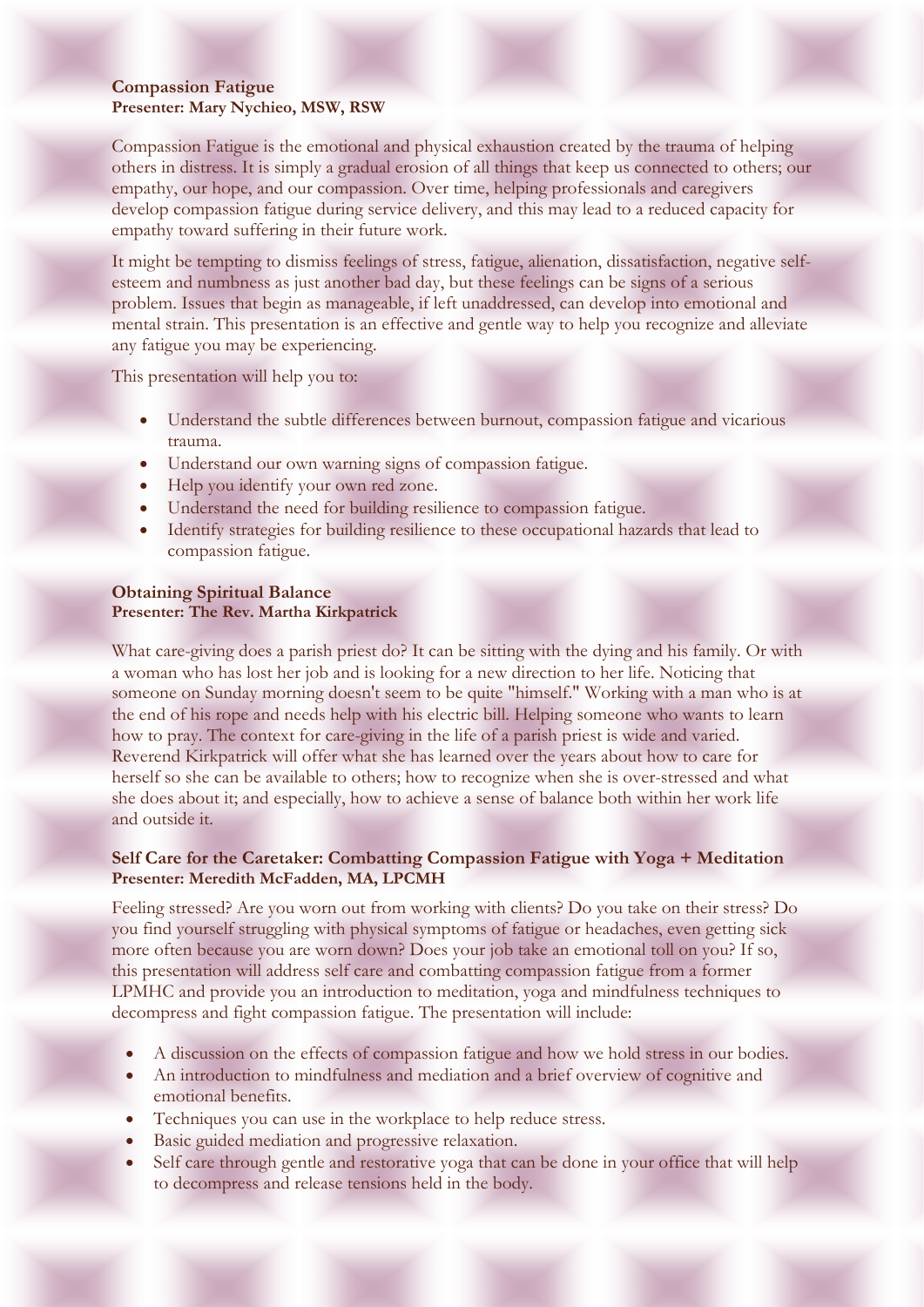#### **Benefits of Massage: Make it Part of Your Well-Being Routine Presenter: Janet Harper, CMT**

Massage is increasingly considered part of complementary medicine. It is progressively being offered along with standard treatment for a wide range of medical conditions and situations. Studies of the benefits of massage demonstrate that it can be an effective treatment for reducing stress, pain, and muscle tension.

This presentation will show how massage therapy can:

- Reduce muscle pain
- Reduce chronic pain
- Increase flexibility
- Relieve Stress
- Relieve Tension and migraines
- Improve digestion
- Reduce fatigue
- Increase circulation
- Lower blood pressure
- Reduce anxiety
- Help victims of sexual and physical abuse mentally recover

#### **The Importance of Having a Daily Self Care Plan Presenter: Dr. Maria D. Perez, MD**

As a physician, I have treated hundreds of patients for work related stress, vicarious trauma and compassion fatigue over the years. And, I have encouraged them, as part of the treatment, to develop self- care plans that address as many domains of their lives as possible (physical, psychological, social, spiritual, etc.). This presentation will utilize the steps outlined in the Developing Your Self Care Plan by the University of Buffalo School of Social Work to help participants construct a plan that will work for them. Every individual is unique. Therefore, each plan will be different. However, each plan must have at least one activity that addresses each of the domain in the bio-psycho-social-spiritual model. Participants will be asked to complete a check list, an assessment, and a worksheet before developing their Self Care plans. Examples will be shared during the presentation. Remember, "Motivation is what gets you started, habit is what keeps you going."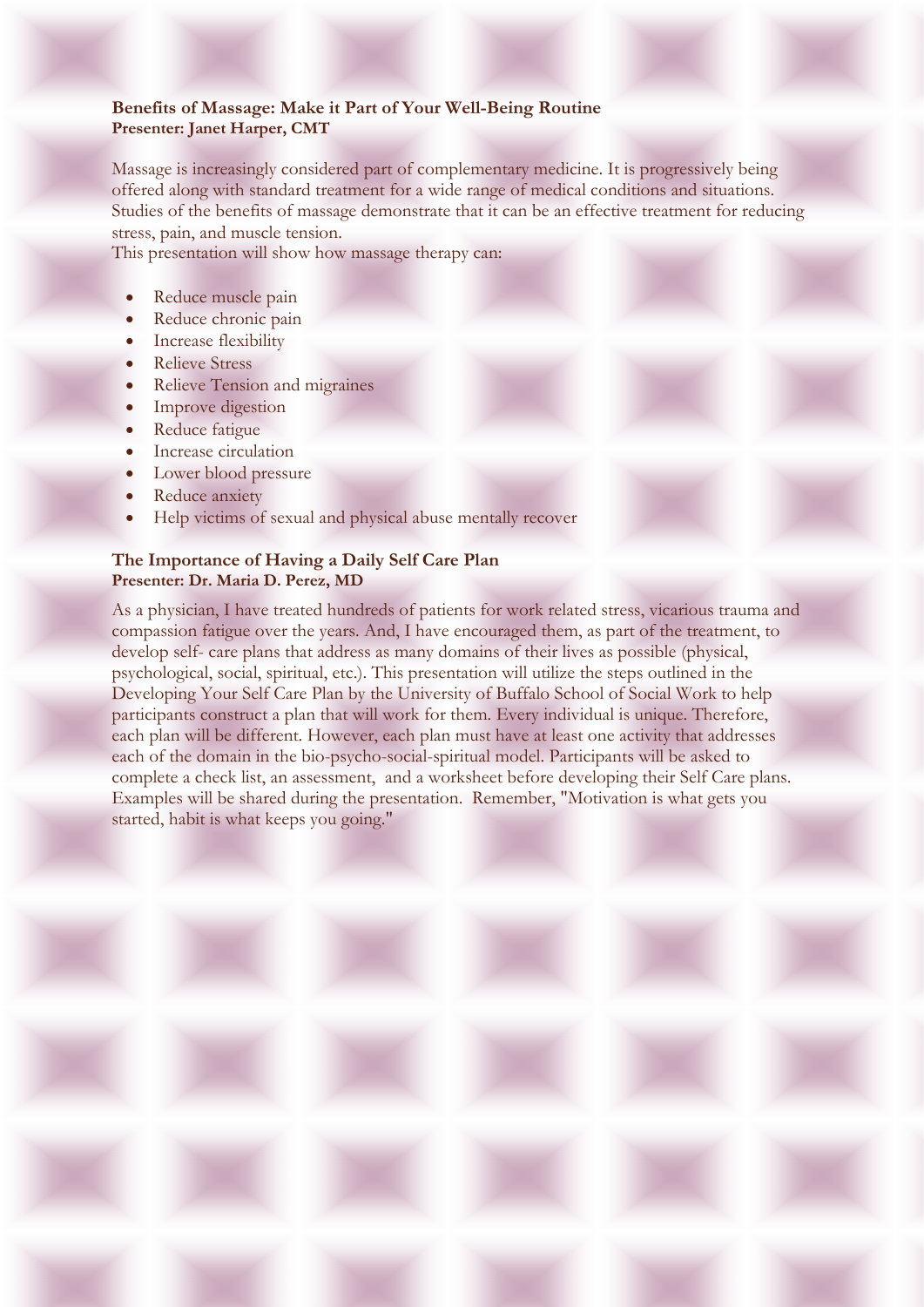## **Speakers' Bios**



#### **Dr. Julius Mullen Sr., Chief Clinical Officer, Children & Families First of Delaware**

Leading, teaching, coaching and mentoring are among life's most precious gifts for Dr. Julius Mullen, Sr. Julius believes that it is simply an honor to inspire people of all walks of life to be who they wish to be regardless of any life circumstances.

Julius is the Chief Clinical Officer for Children & Families First of Delaware where he leads a team of program managers representing a number of professional disciplines including education, behavioral health and child welfare. Dr. Mullen prides himself with setting his team up for professional and personal excellence at the highest level. He is a passionate about leadership development where he designed a curriculum for aspiring leaders at Children & Families First. He enjoys presenting at leadership conferences across the United States and relishes mentoring up and coming managers as well as doctoral students. His love and expertise for brain science and trauma informed care have given him an extensive platform to share his knowledge throughout the state of Delaware. Dr. J can also be found on the campus of Wilmington University where he has taught psychology, counseling and education courses since 2004. He serves on several national and state boards advocating for leadership, youth development and professional diversity.

Julius is a proud graduate of the Executive Leadership Institute from University of Michigan School of Social Work, School of Business and the Alliance for Strong Families and Communities. He completed his doctoral studies from Wilmington University in Innovation and Leadership in 2004 and earned his master's degree in counseling in 1998. Being a national certified counselor and licensed professional counselor of mental health has given him the pleasure to practice in the state of Delaware where he is also trained in trauma focused cognitive behavioral therapy.

Dr. Mullen and his wife Tasha are both clinical mental health experts who also direct a grassroots youth leadership program in Western Sussex Delaware called IMPACT Delaware. They have been deserving recipients of many awards for their community advocacy and leadership but none greater than the fruits of their labor. 100% of their youth graduated from high school, 96% of whom were college graduates, college attendees, military enlistees or gainfully employed (IMPACT Outcome Study, 2016).

In Julius' spare time, he immerses himself in self-care spending time with his wife, kids (Julius Jr., Juwan, Jazmine and Jayla) and his "grandcharms" (Kyrie, King and Aria).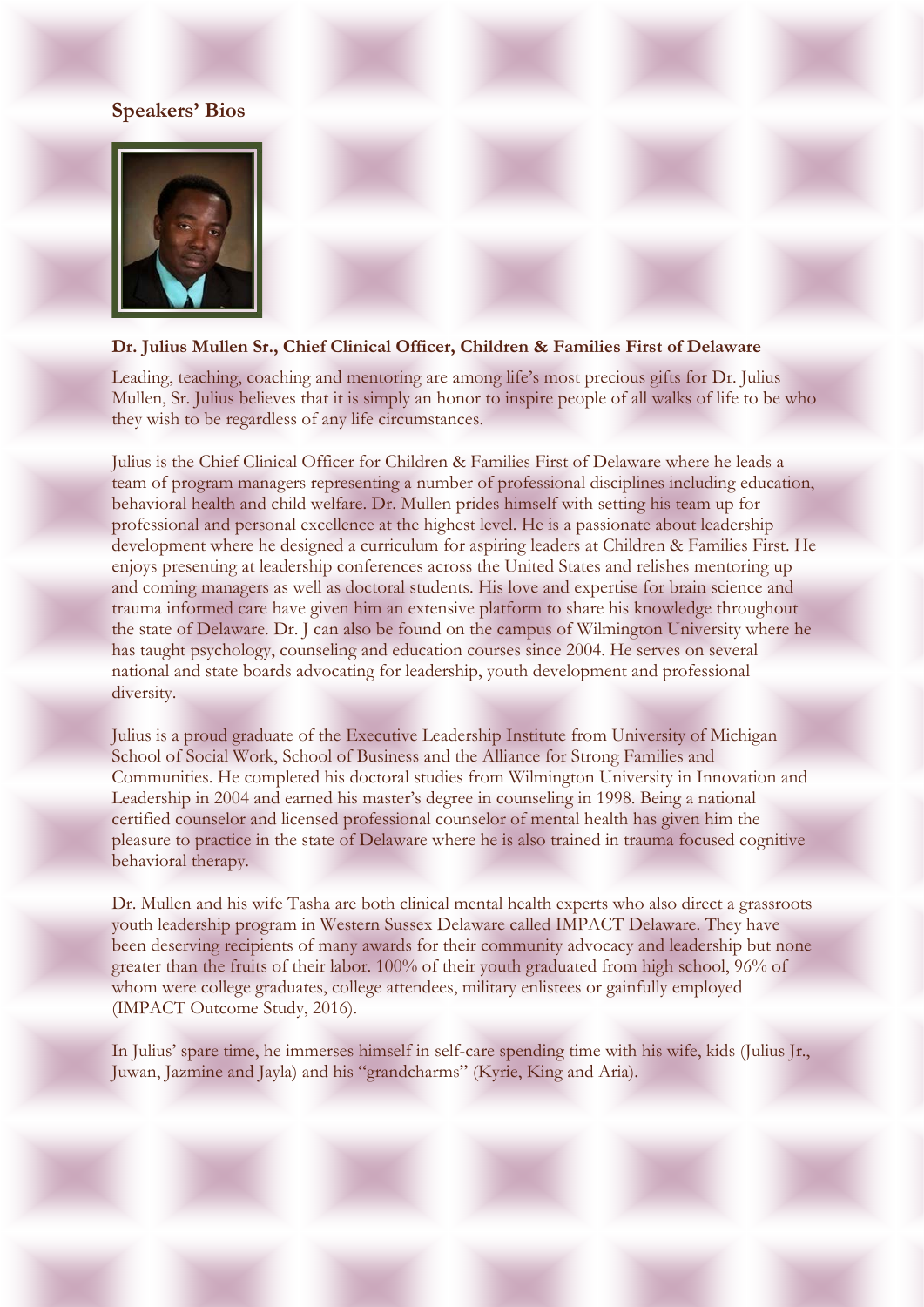

#### **Mary Naychieo, MSW, RSW, Alberta Health Services, Alberta, Canada**

Mary Nyachieo has been a medical social worker at the Slave Lake Family Care Clinic in Slave Lake, Alberta Canada since 2012. Mary has a special interest in Compassion Fatigue as she sees, first hand, the need to help the helpless. She has involved herself with community work by organizing a movement to get clean water to a local community (Masaai) in Kenya that has improved the lives of the villagers. Mary has lived on three different continents, worked in five different countries and speaks seven different languages. Mary left Kenya in 1997 for the USA and since then has worked with people with various life issues while putting herself through college. She obtained BSW and MSW degrees from Delaware State University.



#### **The Rev. Martha Kirkpatrick, Rector, St. Barnabas' Episcopal Church, Wilmington, DE**

The Reverend Martha Kirkpatrick has served as the Rector of St. Barnabas' Episcopal Church in Wilmington, Delaware since June 2014. She previously served in the Diocese of Maine, where she was the Rector of St. Margaret's Church in the small coastal city of Belfast. Martha was an environmental lawyer before her ordination in 2007, and served as the Commissioner of the Maine Department of Environmental Protection from 1999 to 1993. Prior to that she was a staff attorney with US EPA in Washington DC. She has a Master of Divinity from Harvard Divinity School, a law degree from George Washington University, and a BA from Skidmore College. She is the Ecumenical and Interfaith Officer for the Episcopal Church in Delaware; she currently serves on the Episcopal Church Advisory Committee for Environmental Stewardship as the Province 3 representative; serves on the board of Delaware Interfaith Power and Light, and is involved in Delaware Churches for Middle East Peace.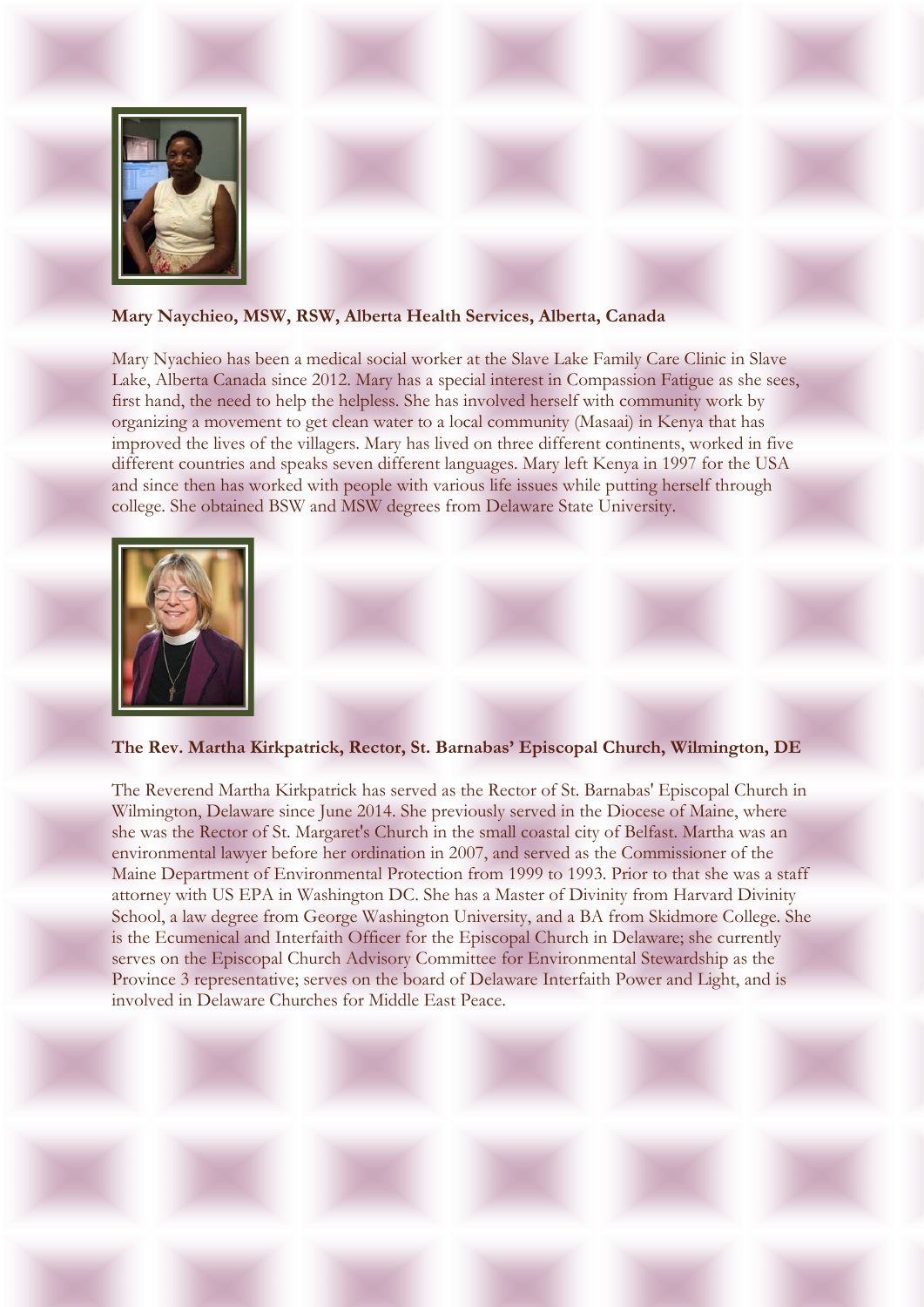

## **Meredith McFadden, MA, ADTR, LPCMH, RYT, Owner, Pure Yoga Pilates Studio, Wilmington, DE**

Meredith McFadden, M.A., ADTR, LPCMH, RYT is the owner and operator of Pure Yoga Pilates Studio and is a former licensed counselor, certified yoga teacher and registered movement therapist. A former professional dancer, she received her bachelor's in dance from the University of the Arts in 1993 and completed her Master's in Movement Therapy in 1996 from Hahnemann University.

In 2004, she entered a 200-hour yoga teacher-training program with Om Yoga Studio based in New York City and world-renowned teacher and author Cyndi Lee. She has participated in workshops with Frank Mauro, Rolf Gates, David and Ethan Nichtern and Beryl Bender Birch. She has also trained in using yoga as therapy with acclaimed teacher Doug Keller, one of the first Anasura certified teachers. In 2011, Meredith entered BASI Pilates certification (Body Arts & Science Institute).

She has over thirteen years of experience working in the mental health field utilizing movement therapy and counseling with individuals with behavioral and learning disorders and developmental disabilities. She has over 16 years of experience teaching yoga. She brings her exceptional ability to relate to children and adults with special needs and different abilities to her teaching style, approaching teaching with patience and a sense of warmth and enthusiasm.



#### **Janet Harper, CMT, MLB Massage Plus Beauty & Wellness**

Janet Harper has been a Certified Massage Technician at Hand & Stone Massage and Facial Spa in Wilmington, Delaware since August 2015. She also is the proprietor of MLB Massage Plus Beauty & Wellness Center located in Wilmington. When she's not giving massages, she spends her time traveling and shopping with her husband. Janet attended Harris School of Business in Wilmington, DE.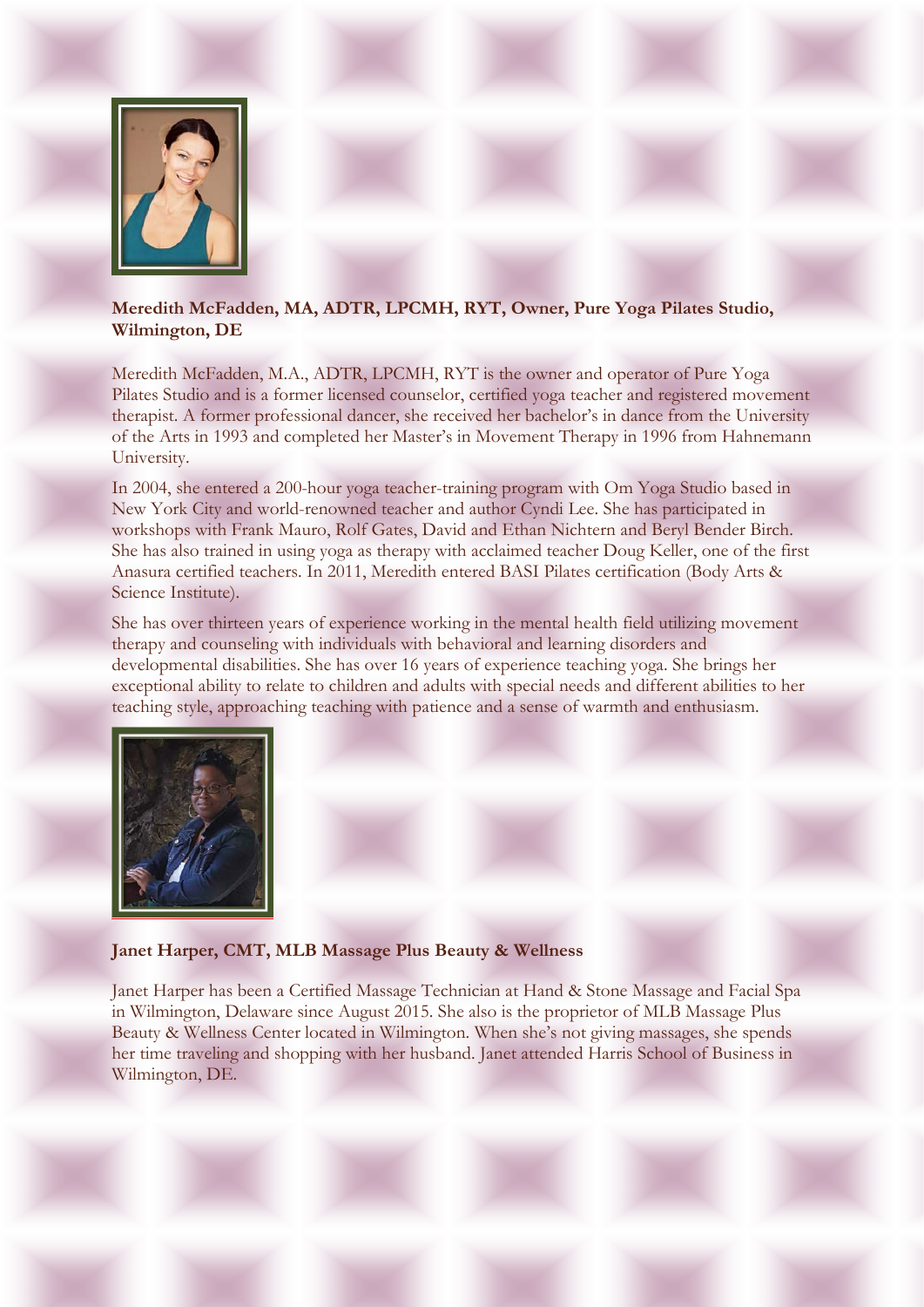

**Dr. Maria D. Perez, MD**

Who am l? I'm a sister, wife, mother and healer. In my role as healer, l have practiced the art and science of medicine in private practice, in addiction medicine and in occupational health. In all of these roles l have attempted to achieve improvement in wellness and function though I'm sure never perfectly. I have attempted to empower individuals to take responsibility for their physical, and psychosocial wellness even within the limits which we always find ourselves. "All the world 's a stage."

## **Workshop Planning Committee**



Dr. Sheridan Quarless Kingsberry Associate Professor Department of Social Work Delaware State University



Dr. Chavon Dottin Director of Field Instruction Department of Social Work Delaware State University